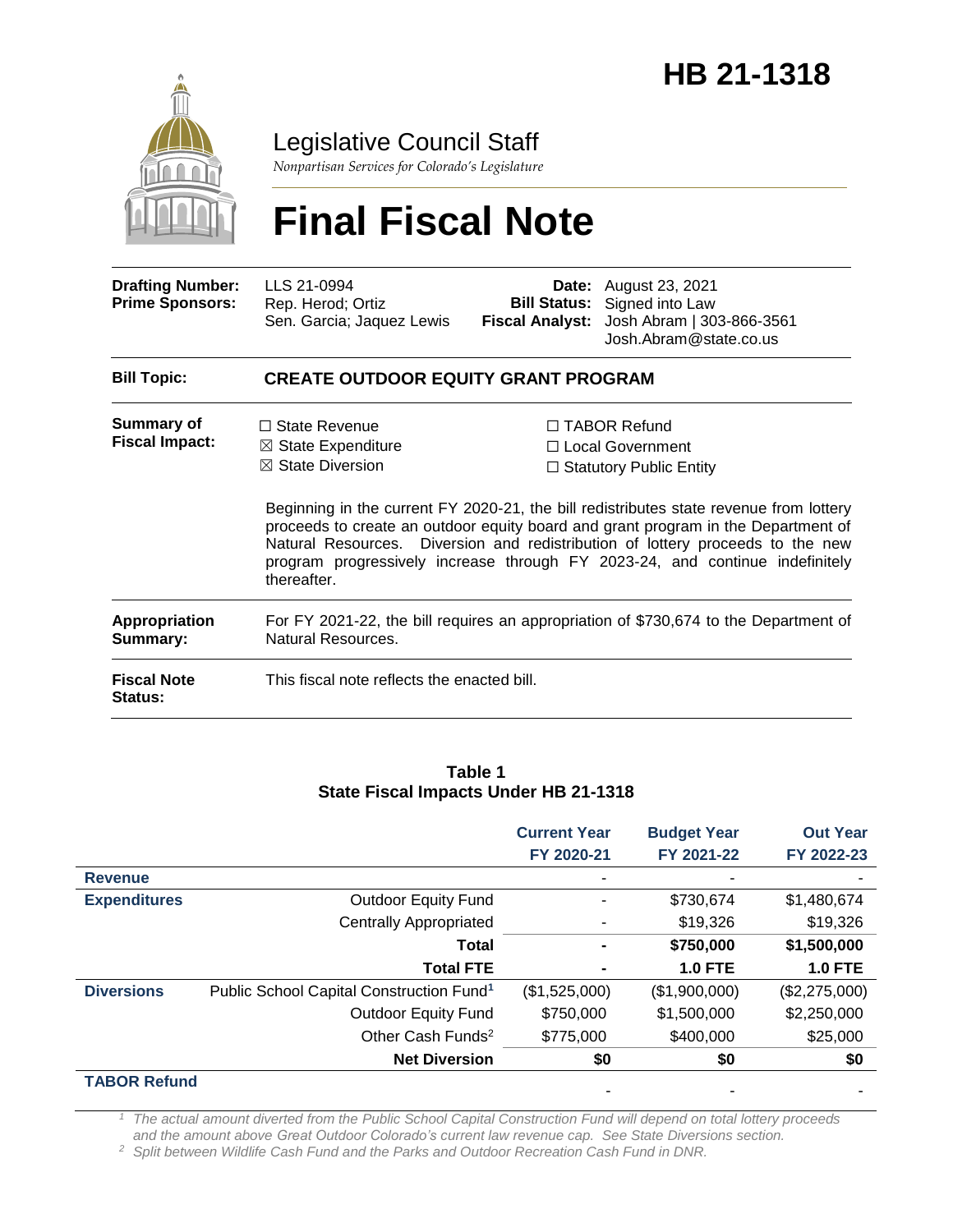# August 23, 2021 **HB 21-1318**

### **Summary of Legislation**

The bill creates the Outdoor Equity Board and the Outdoor Equity Grant Program in the Division if Parks and Wildlife (division) in the Department of Natural Resources (DNR) to increase access and opportunity for underserved youth and their families to experience Colorado's outdoor resources.

**Outdoor Equity Board.** The board consists of nine appointed members, and includes the director of the division, and the directors of the Colorado Outdoor Recreation Industry Office and Great Outdoors Colorado (GOCO) as nonvoting members. The division must create a public process and engage stakeholder organizations to solicit nominations to the board. Voting members may receive reimbursement for mileage and expenses, plus a per diem of \$200 per board meeting, adjusted annually for inflation. Nonvoting members may be reimbursed for mileage and expenses only.

**Outdoor Equity Grant Program.** The board is required to adopt rules for the new grant program, including a conflict of interest policy for board members, a grant application and award procedure, and quantitative and qualitative reporting requirements. Grants are awarded to applicants that engage underserved youth, offer outdoor-based educational opportunities, and reduce barriers to the outdoors.

**Outdoor Equity Fund.** The bill creates a new cash fund to consist of revenue diverted from lottery revenue that would otherwise be deposited in the General Fund. The fund is subject to annual appropriation from the General Assembly, and may be used by the division to assist the board, pay per diem and reimbursements, and implement the grant program. The fund may also accept gifts, grants, or private donations.

**Lottery distributions.** Under current law, lottery proceeds are allocated to the Department of Local Affairs, DNR, and Great Outdoor Colorado (GOCO). The GOCO allocation is subject to an annual cap. Revenue in excess of this cap is allocated to the Public School Capital Construction Assistance Fund to fund the BEST Program. This bill changes the distribution of lottery proceeds in excess of the GOCO allocation cap and exempts this diverted revenue from the state's revenue and spending limitations under TABOR. Specifically, after lottery proceeds are provided to GOCO, the bill specifies an annual amount that will first go to the Outdoor Equity Grant Fund, as follows:

- **•** \$750,000 in FY 2020-21;
- \$1,500,000 in FY 2021-22;
- \$2,225,000 in FY 2022-23; and
- \$3,000,000 in FY 2023-24 and future years.

After this distribution, the next \$3.0 million above the GOCO funding cap is distributed to the Public School Capital Construction Assistance Fund (BEST Program). Any remaining funding is then distributed as follows:

- 25 percent to the Wildlife Cash Fund;
- 25 percent to the Parks and Outdoor Recreation Cash Fund; and
- 50 percent to the Public School Capital Construction Assistance Fund (BEST Program).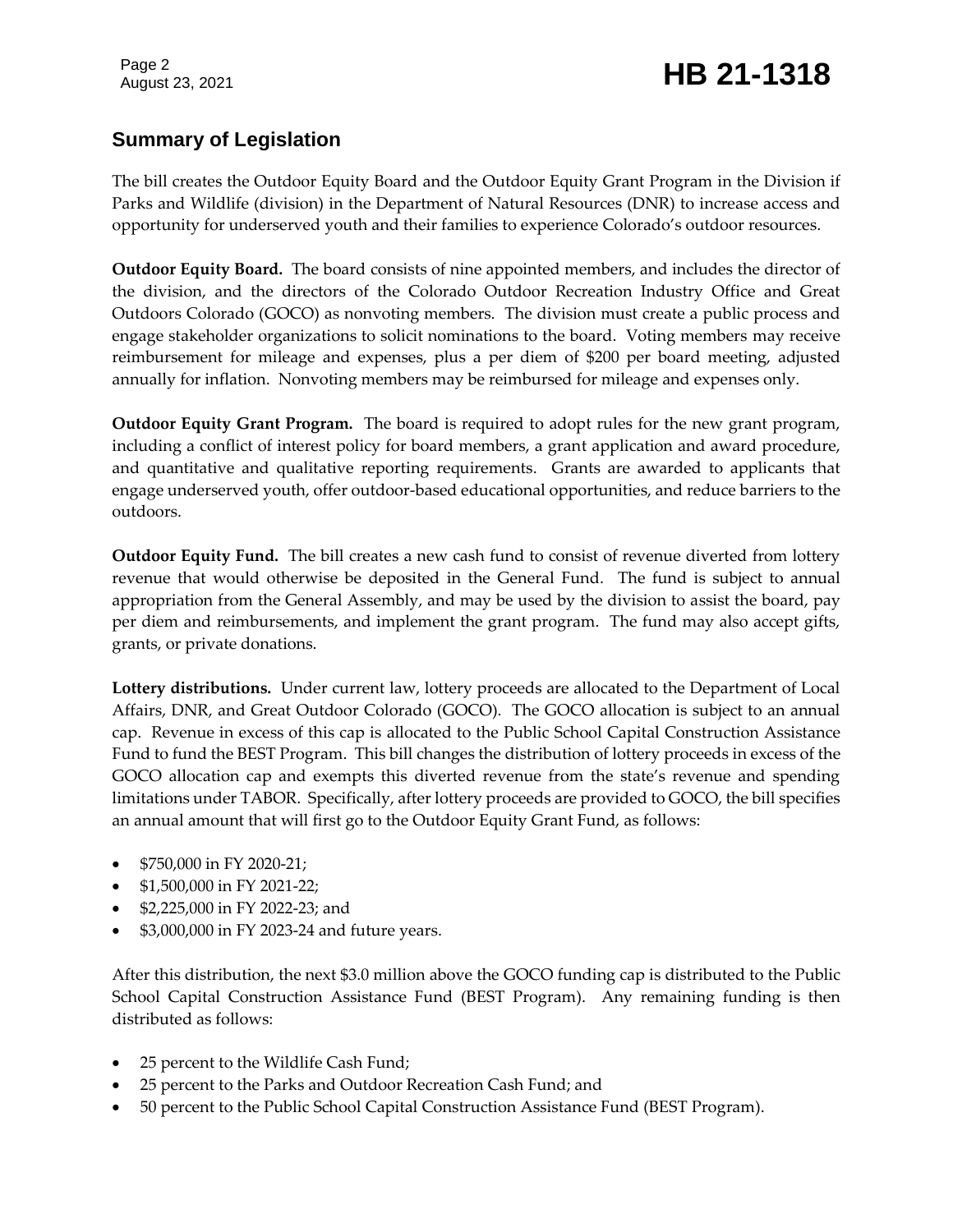## August 23, 2021 **HB 21-1318**

### **Background**

Under current law, fifty percent of lottery proceeds goes to support Great Outdoors Colorado (GOCO), with this transfer subject to an annual cap that increases annually by inflation. After paying administrative costs, GOCO allocates the remaining proceeds in grants to local governments and other entities. Under current law, any amount exceeding the annual cap is transferred from the General Fund to the Public School Capital Construction Assistance Fund for the Building Excellent Schools Today (BEST) program. Forty percent of lottery proceeds partially fund the Conservation Trust Fund (CTF), administered by the Department of Local Affairs (DOLA), and the remaining ten percent of lottery proceeds partially fund projects in Colorado Parks and Wildlife in the DNR.

Table 2 displays the last seven years of allocations from lottery proceeds.

#### **Table 2 Allocation of State Revenue from Lottery Proceeds 2013-2020**

| <b>Fiscal Year</b> | <b>Total</b>  | <b>DOLA (40%)</b> | <b>DNR (10%)</b> | GoCo (50%)*  | <b>BEST Program*</b> |
|--------------------|---------------|-------------------|------------------|--------------|----------------------|
| 2013-2014          | \$130,113,508 | \$52,045,403      | \$13,011,351     | \$60,321,412 | \$4,735,342          |
| 2014-2015          | \$127,980,868 | \$51,192,347      | \$12,798,087     | \$61,992,978 | \$1,997,456          |
| 2015-2016          | \$143,570,004 | \$57,428,001      | \$14,356,999     | \$63,714,505 | \$8,070,499          |
| 2016-2017          | \$133,474,981 | \$53,389,992      | \$13,347,498     | \$64,463,929 | \$2,273,562          |
| 2017-2018          | \$140,736,802 | \$56,294,721      | \$14,073,680     | \$66,250,998 | \$4,117,403          |
| 2018-2019          | \$166,461,160 | \$66,584,464      | \$16,646,116     | \$68,494,436 | \$14,736,144         |
| 2019-2020          | \$142,425,506 | \$56,970,202      | \$14,242,551     | \$70,364,774 | \$847,979            |
| Average            | \$140,680,404 | \$56,272,161      | \$14,068,040     | \$65,086,147 | \$5,254,055          |

*\*50 percent of lottery proceeds goes to support GOCO, subject to an annual cap. Funds in excess of the cap are transferred to the Public School Capital Construction Assistance Fund (BEST Program) under current law.*

### **State Revenue**

The bill permits the Outdoor Equity Board to accept and spend gifts, grants, or other private donations for the implementation of the outdoor equity grant program. No amount of private funding has been identified. State revenue from private gifts are exempt from TABOR.

### **State Diversions**

Based on historical averages, lottery revenue generates about \$5.3 million dollars above the GOCO cap each year. Assuming a similar annual amount above the cap, this bill diverts \$1.5 million in FY 2020-21, \$1.9 million in FY 2021-22, and \$2.3 million in FY 2022-23 from the Public School Capital Construction Assistance Fund to the Outdoor Equity Grant Fund, Wildlife Cash Fund and the Parks and Outdoor Recreation Cash Fund. These estimated diversions are shown in Table 3. The amount of actual diversions is dependent on actual lottery proceeds.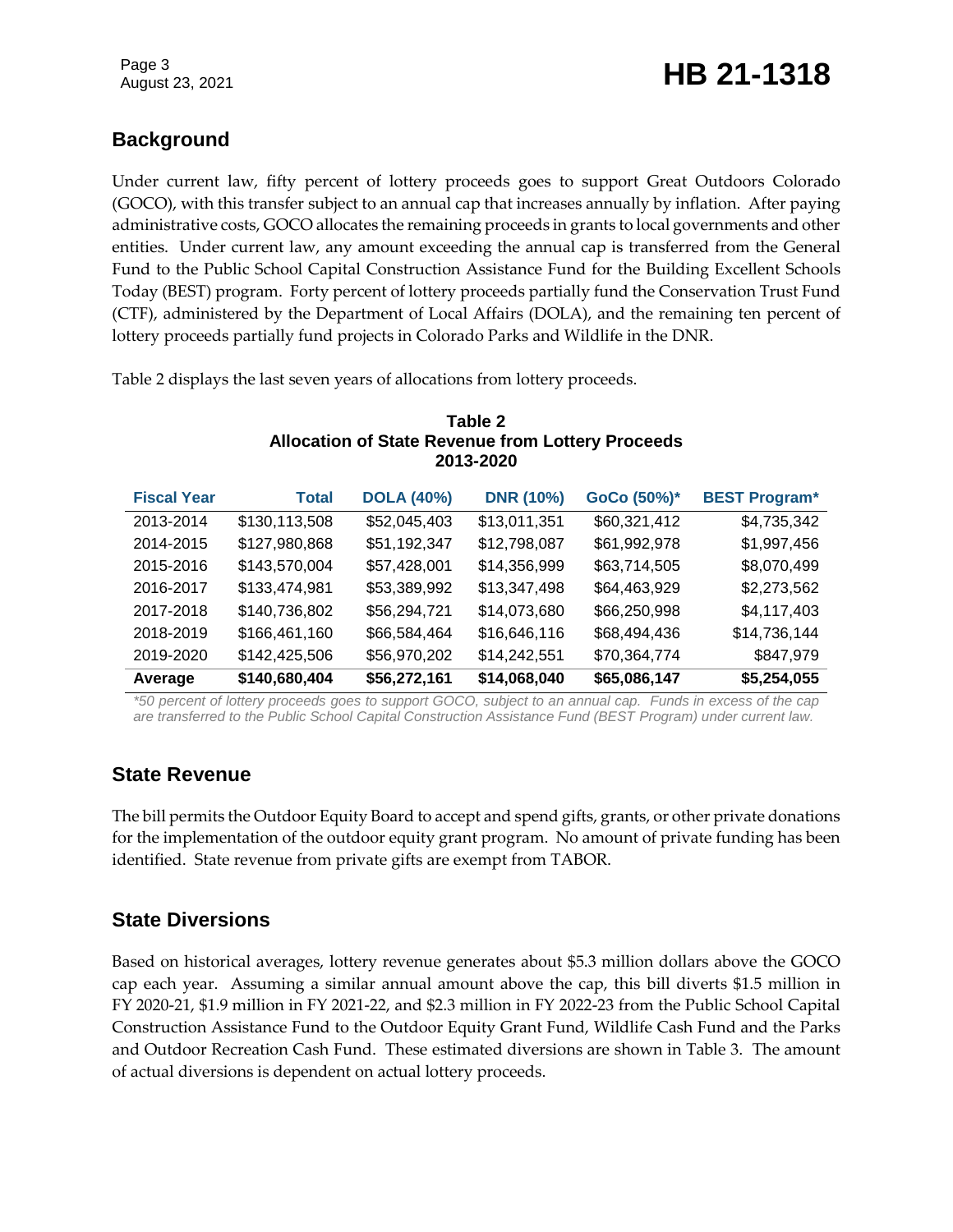## August 23, 2021 **HB 21-1318**

| <b>Fund Source</b>                             | <b>Current Year</b><br>FY 2020-21 | <b>Budget Year</b><br>FY 2021-22 | <b>Out Year</b><br>FY 2022-23 |
|------------------------------------------------|-----------------------------------|----------------------------------|-------------------------------|
| <b>Public School Capital Construction Fund</b> | (\$1,525,000)                     | (\$1,900,000)                    | (\$2,275,000)                 |
| <b>Outdoor Equity Fund</b>                     | \$750,000                         | \$1,500,000                      | \$2,250,000                   |
| <b>Wildlife Cash Fund</b>                      | \$387,500                         | \$200,000                        | \$12,500                      |
| Parks and Outdoor Recreation Cash Fund         | \$387,500                         | \$200,000                        | \$12,500                      |
| <b>Net Diversion</b>                           | \$0                               | \$0                              | \$0                           |

#### **Table 3 Diversion of Lottery Revenue Under HB 21-1318**

#### **State Expenditures**

The bill increases state expenditures by \$750,000 and 1.0 FTE in FY 2021-22, and by \$1.5 million and 1.0 FTE in FY 2022-23. The amount of expenditures for the grant program increases up to \$2.3 million in FY 2023-24, and increases up to \$3.0 million in FY 2024-25 and subsequent fiscal years. New costs are in the Division of Parks and Wildlife in DNR, and include equity board payments, administrative staff costs, and outdoor equity grants. New expenses are displayed in Table 3 and described below.

| <b>Cost Components</b>                    | FY 2021-22     | FY 2022-23     |
|-------------------------------------------|----------------|----------------|
| <b>Department of Natural Resources</b>    |                |                |
| <b>Personal Services</b>                  | \$103,076      | \$103,076      |
| <b>Operating Expenses</b>                 | \$1,350        | \$1,350        |
| <b>Capital Outlay Costs</b>               | \$6,200        |                |
| <b>Temporary Contracted Staff</b>         | \$32,000       | \$32,000       |
| <b>Equity Board Expenses</b>              | \$36,240       | \$45,300       |
| <b>Outdoor Equity Grants</b>              | \$551,808      | \$1,298,948    |
| Centrally Appropriated Costs <sup>1</sup> | \$19,326       | \$19,326       |
| <b>Total</b>                              | \$750,000      | \$1,500,000    |
| <b>Total FTE</b>                          | <b>1.0 FTE</b> | <b>1.0 FTE</b> |

**Table 3 State Expenditures Under HB 21-1318**

*<sup>1</sup>Centrally appropriated costs are not included in the bill's appropriation.*

**Department of Natural Resources.** The Division of Parks and Wildlife in DNR will provide staff support to the Outdoor Equity Board and serve as the chief administrative staff for the Outdoor Equity Grant Program. New state expenses include per diem and expense reimbursement for board members for four annual meetings. After accounting for administrative costs, the program will have about \$550,000 for grants in FY 2021-22, and about \$1.3 million for grants in FY 2022-23, based on the revenue assumptions in the State Diversion section. Actual funding for grants will depend on the funding transferred each year.